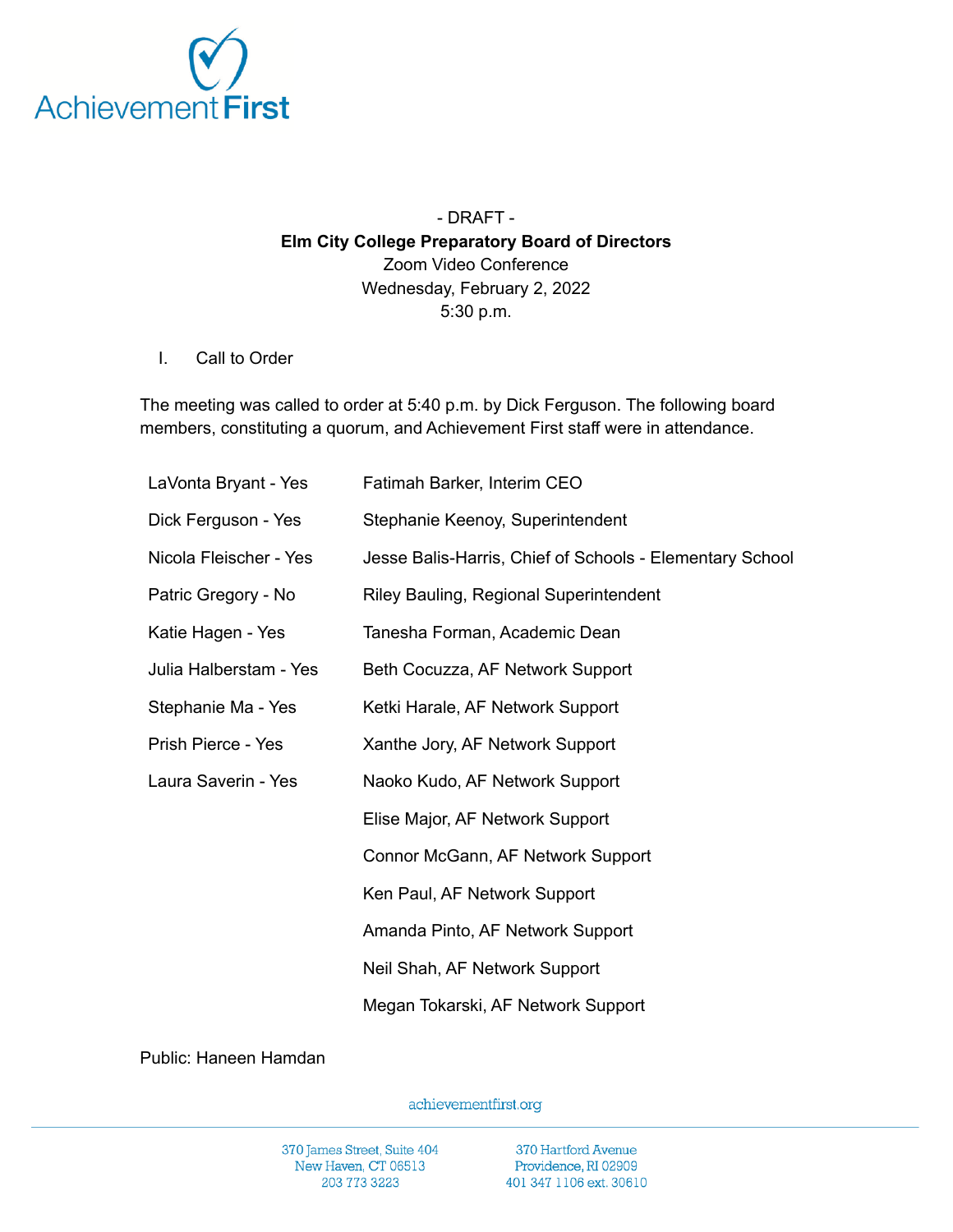

II. Open Session for Public Comment

There was no public comment.

III. Approve Minutes

RESOLVED, the Elm City College Preparatory Board of Directors hereby approves the meeting minutes from December 15, 2021.

Motion by Laura Saverin Seconded by Julia Halberstam All in favor

- IV. Discussion and Business
	- A. Schools Discussion with Superintendent and Regional Superintendents

The board entered Executive Session at 5:42 p.m. and invited the following members of the Achievement First staff to join: Fatimah Barker, Stephanie, Keenoy, Jesse Balis-Harris, and Riley Bauling. Motion by Julia Halberstam. Seconded by Laura Saverin.

The board exited Executive Session at 6:58 p.m.

B. Board Chair Report

Dick Ferguson shared that Yale SOM Board Fellow Nicola Fleischer's term ends in June 2022. At the next board meeting, currently scheduled for March 9, 2022, a new Yale SOM Board Fellow is expected to join and overlap with Ms. Fleischer through the end of her term.

C. Facilities Update

There was no Facilities Update.

- D. Treasurer Report
	- 1. Financial Report

Neil Shah shared Elm City College Preparatory's year-to-date financial statements through November 30, 2021, as previously presented to the board's Finance Committee. He reported that the charter's financials are standard for this point in the fiscal year.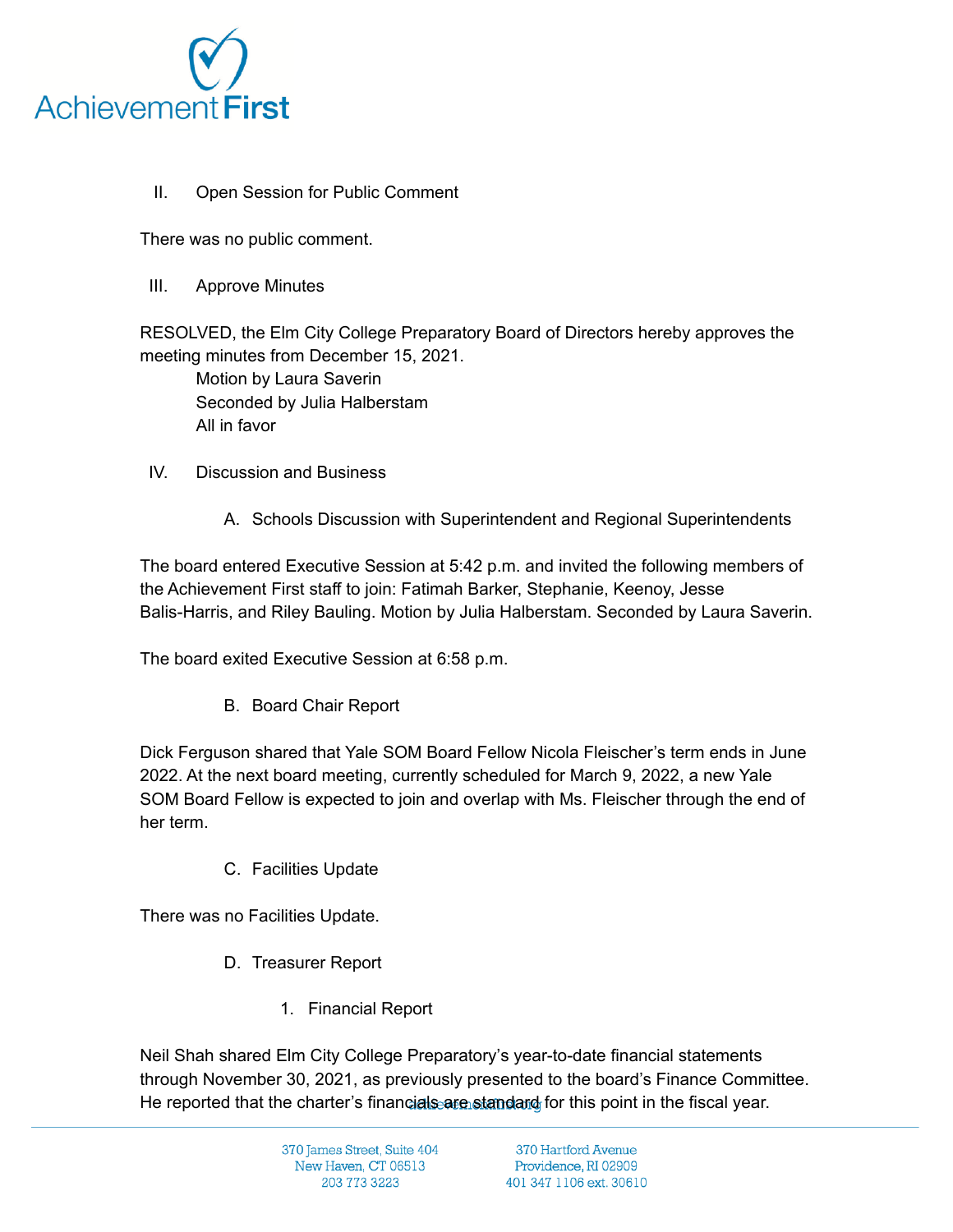

Mr. Shah explained a shift in Elm City College Preparatory's ESSER spending plan, namely pushing back some program spending, such as tutoring, to Year 2 (2022-23) due to limited staff/capacity and allocating more Year 1 (2021-22) funds to operations and staff retention efforts.

RESOLVED, the Elm City College Preparatory Board of Directors hereby approves the financial report as presented.

Motion by Julia Halberstam Seconded by Prish Pierce All in favor

2. Audited Financial Statements

Neil Shah presented Elm City College Preparatory's Audited Financial Statements for the fiscal year ending June 30, 2021, as previously reviewed by the board's Finance Committee. He reported that Elm City College Preparatory received an "unmodified opinion" from the auditors, indicating no findings and a clean audit.

Laura Saverin added that the Finance Committee had a good meeting with the auditors, where they reviewed the audit report in detail. The auditors were complimentary of Achievement First's and Elm City College Preparatory's financial management and operations.

RESOLVED, the Elm City College Preparatory Board of Directors hereby accepts the report of the independent auditors CohnReznik prepared in relation to the fiscal year ending 6/30/21.

Motion by Prish Pierce Seconded by Julia Halberstam All in favor

3. Procurement Policy

Neil Shah directed the board to a draft of the updated Achievement First Procurement Policies and reviewed the summary of changes.

RESOLVED, the Elm City College Preparatory Board of Directors hereby approves the updated Procurement Policy as presented.

Motion by Prish Pierce Seconded by Laura Saverinachievementfirst.org

> 370 James Street, Suite 404 New Haven, CT 06513 203 773 3223

370 Hartford Avenue Providence, RI 02909 401 347 1106 ext. 30610